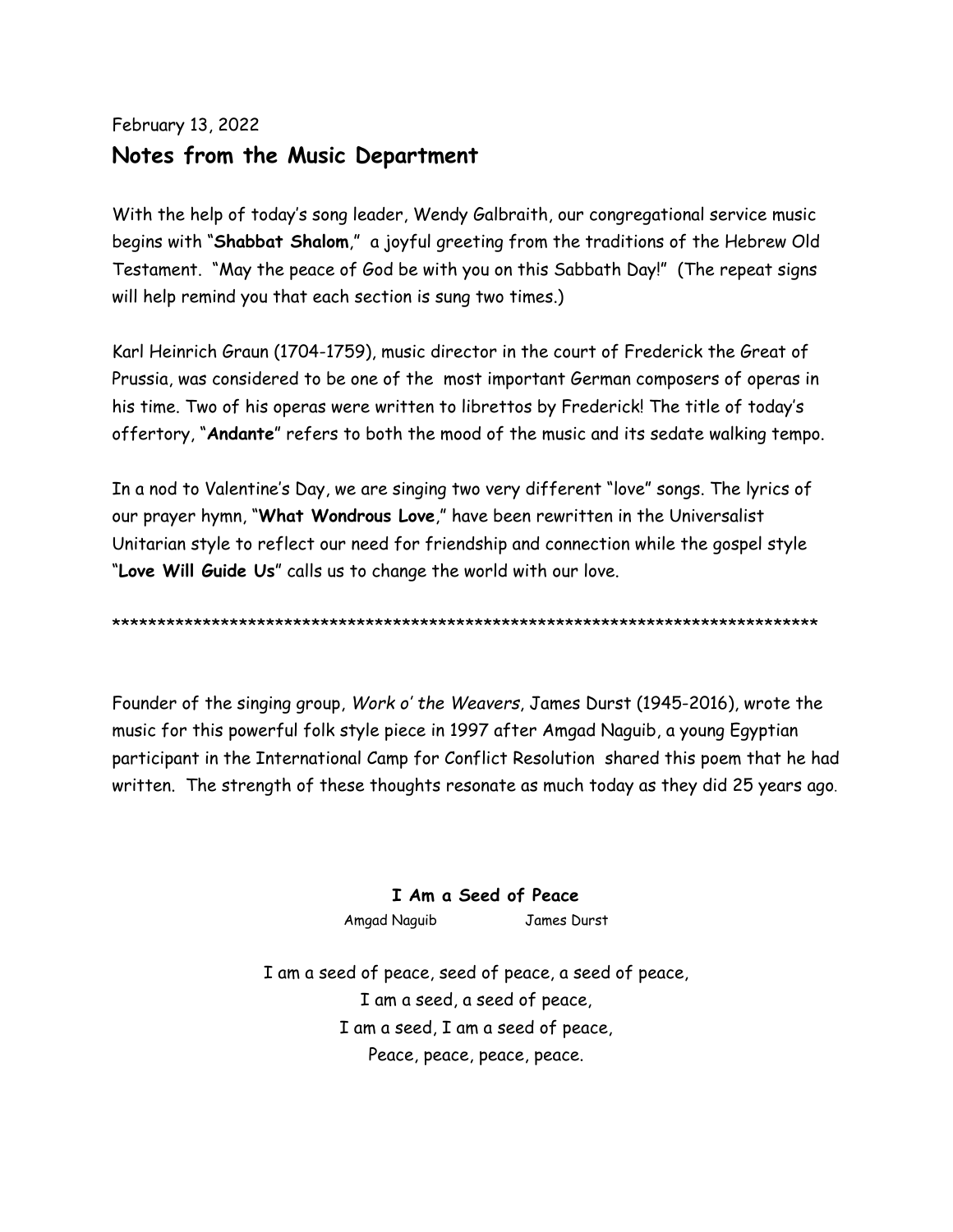People of peace, rejoice, rejoice, For we have united into one voice, A voice of peace and hate of war, United hands have built a bridge between two shores.

I am, I am, I am a seed of peace!

We on the shores have torn down the walls, We stood hand in hand as we watched the bricks fall. We've learned from the past and fear not what's ahead, I know I'll not walk alone but with a friend instead.

> I am a seed, a seed of peace. I am a seed, I am a seed of peace. Peace, peace, peace, peace. Peace, peace, peace, peace.

Our familiar and beloved Buddhist meditation was originally set to music by Ian Riddell. Pennsylvanian David. M. Glasgow recently arranged it for this more complicated choral rendition.

#### **Filled With Loving Kindness**

May I be filled with loving kindness. May I be well. May I be filled with loving kindness, May I be well. May I be peaceful and at ease. May I be whole.

> May you….. May we….. May all……